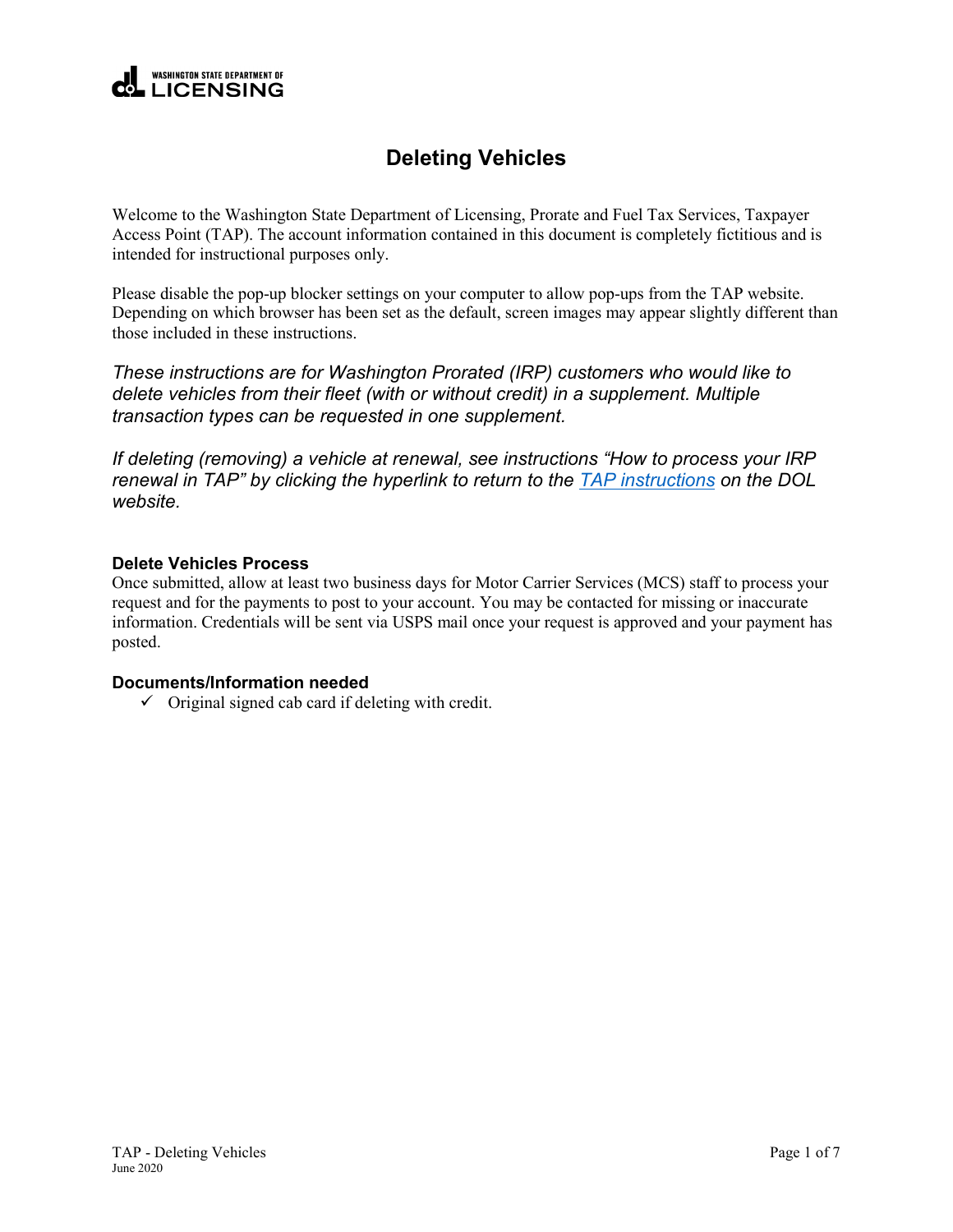## **Instructions for Deleting Vehicles**

Log into Taxpayer Access Point (TAP).

*Note: For more information on how to log into your TAP account, see [How to log into TAP.](http://www.dol.wa.gov/vehicleregistration/docs/TAP-how-to-log-into-tap.pdf)*

| Taxpayer<br>Access<br>oint<br>E                                                 |                          |                                         |                            |              | <b>Prorate and Fuel Tax Services</b><br><b>O</b> WASHINGTON STATE DEPARTMENT OF |                               |
|---------------------------------------------------------------------------------|--------------------------|-----------------------------------------|----------------------------|--------------|---------------------------------------------------------------------------------|-------------------------------|
| <b>Menu</b><br>Log Off                                                          | <b>IRP TESTING 2</b>     |                                         | <b>Names And Addresses</b> |              | I Want To                                                                       |                               |
|                                                                                 | Federal Employer ID      | 91-1121212                              |                            |              | <b>View Profile</b>                                                             |                               |
| Home                                                                            | My Balance               |                                         | \$0.00                     |              | <b>Make a Payment</b>                                                           |                               |
|                                                                                 |                          |                                         |                            |              |                                                                                 | <b>Register a New Account</b> |
| Back                                                                            | Accounts <sup>1</sup>    | Messages <sup>1</sup><br><b>History</b> | Letters <sup>1</sup>       |              |                                                                                 |                               |
|                                                                                 |                          |                                         |                            |              |                                                                                 |                               |
| View Support ID                                                                 | My Accounts <sup>1</sup> |                                         |                            |              |                                                                                 |                               |
|                                                                                 | <b>My Accounts</b>       |                                         |                            |              |                                                                                 | <b>Hide History</b> Filter    |
| <b>Navigation</b>                                                               | Account Id               | Account Type                            | Name                       | Frequency    | Address                                                                         | <b>Balance Status</b>         |
| » My Accounts                                                                   | 0046021-0901             | <b>IRP Fleet</b>                        | IRP TESTING 2              | Prorate Fisc | 4505 BLACK LAKE BLVD SW                                                         | 0.00 Active                   |
| <b>TAP Help</b>                                                                 |                          |                                         |                            |              |                                                                                 |                               |
| TAP How-To Videos                                                               |                          |                                         |                            |              |                                                                                 |                               |
| TAP Frequently Asked                                                            |                          |                                         |                            |              |                                                                                 |                               |
| Questions                                                                       |                          |                                         |                            |              |                                                                                 |                               |
|                                                                                 |                          |                                         |                            |              |                                                                                 |                               |
|                                                                                 |                          |                                         |                            |              |                                                                                 |                               |
|                                                                                 |                          |                                         |                            |              |                                                                                 |                               |
|                                                                                 |                          |                                         |                            |              |                                                                                 |                               |
|                                                                                 |                          |                                         |                            |              |                                                                                 |                               |
| dol.wa.gov   Contact Us   About Us   Survey   More About TAP   Copyright @ 2015 |                          |                                         |                            |              |                                                                                 |                               |

Under **Account ID**, select your **IPR Fleet Account** hyperlink.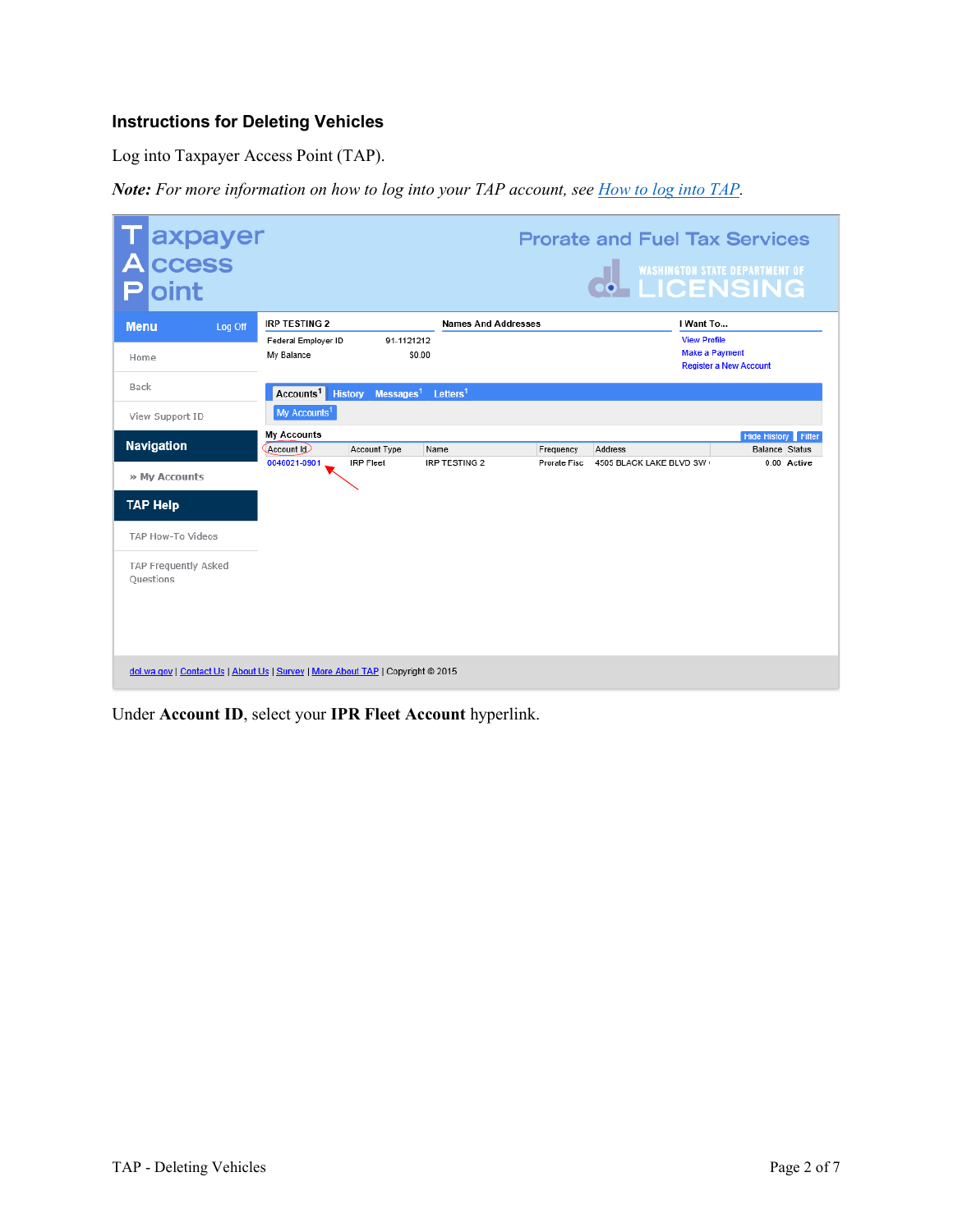| axpayer<br>ccess<br>oint                                                        |                                                                                         |                               |                                                                          |                             |                                                  |          | <b>Prorate and Fuel Tax Services</b><br>O WASHINGTON STATE DEPARTMENT OF                                                                    |                            |
|---------------------------------------------------------------------------------|-----------------------------------------------------------------------------------------|-------------------------------|--------------------------------------------------------------------------|-----------------------------|--------------------------------------------------|----------|---------------------------------------------------------------------------------------------------------------------------------------------|----------------------------|
| <b>Menu</b><br>Log Off                                                          | <b>IRP Fleet</b>                                                                        |                               |                                                                          | <b>Names And Addresses</b>  |                                                  |          | I Want To                                                                                                                                   |                            |
| Home<br>Back                                                                    | Federal Employer ID<br>Prorate Fiscal Annual<br>My Balance<br>Pending<br>Payment Source | 0046021-0901                  | 91-1121212<br><b>Mailing Address</b><br>\$0.00<br>\$0.00<br><b>Setup</b> | Add                         |                                                  |          | <b>View Accounts</b><br><b>View Profile</b><br><b>Request Good Standing Letter</b><br><b>Register a New Account</b><br><b>Close Account</b> |                            |
| View Support ID                                                                 |                                                                                         | <b>Fleet History Activity</b> | Messages <sup>0</sup><br>Letters <sup>1</sup>                            |                             |                                                  |          |                                                                                                                                             |                            |
| <b>Navigation</b>                                                               | Recent Applications <sup>2</sup>                                                        | <b>Prior Applications</b>     |                                                                          | Jurisdictions <sup>59</sup> | Weight Groups <sup>1</sup> Vehicles <sup>2</sup> |          |                                                                                                                                             |                            |
|                                                                                 | <b>Recent Applications</b>                                                              |                               |                                                                          |                             |                                                  |          |                                                                                                                                             | Show History Filter        |
| My Accounts                                                                     | <b>Filing Period</b>                                                                    | Application                   | <b>Status</b>                                                            | Jurisdictions               | Vehicles                                         | Fees     | <b>Balance Actions</b>                                                                                                                      |                            |
| » IRP Fleet                                                                     | 31-Aug-2019                                                                             | 2019 Supplement 1             | Finalized                                                                | 59                          | 1                                                | 2,269.78 | 0.00                                                                                                                                        | 0.00 Create New Supplement |
| <b>TAP Help</b><br>TAP How-To Videos                                            | 31-Aug-2019<br>2 Rows                                                                   | 2019 Original                 | Finalized                                                                | 59                          | $\mathbf{1}$                                     | 2.300.24 |                                                                                                                                             |                            |
| TAP Frequently Asked<br>Ouestions                                               |                                                                                         |                               |                                                                          |                             |                                                  |          |                                                                                                                                             |                            |
| dol.wa.gov   Contact Us   About Us   Survey   More About TAP   Copyright @ 2015 |                                                                                         |                               |                                                                          |                             |                                                  |          |                                                                                                                                             |                            |

Under **Actions**, click **Create New Supplement** hyperlink and **confirm** to create a new application.

**NOTE: Delete activities cannot be done on an Original or Renewal application. For a Renewal, please select "Do Not Renew" for the vehicle you wish to delete at the end of the current registration year.**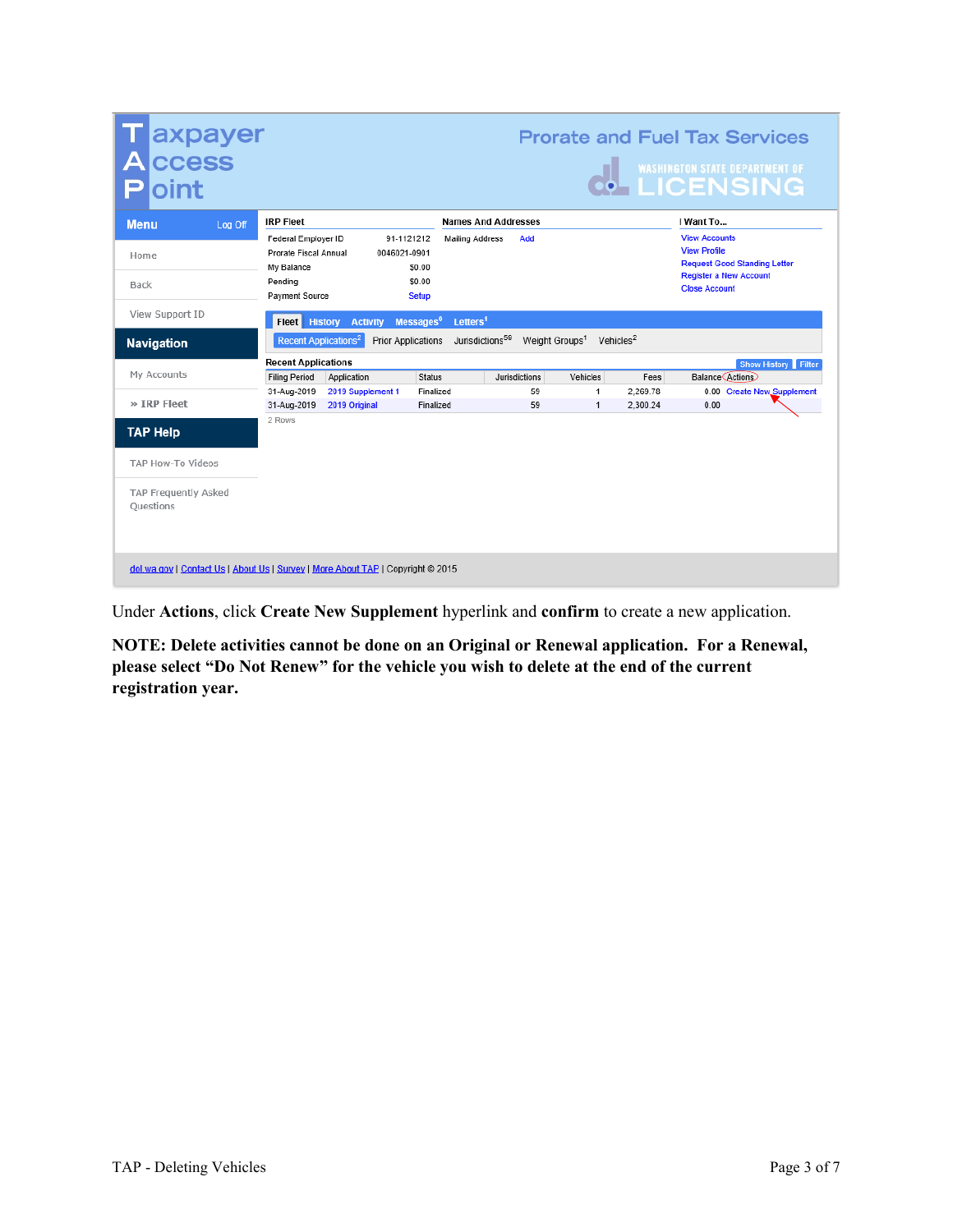| axpayer<br><b>CCESS</b>     |                                               |                                                                                   |                |                                                                                                                                                       |             | <b>Prorate and Fuel Tax Services</b><br>WASHINGTON STATE DEPARTMENT OF |               |
|-----------------------------|-----------------------------------------------|-----------------------------------------------------------------------------------|----------------|-------------------------------------------------------------------------------------------------------------------------------------------------------|-------------|------------------------------------------------------------------------|---------------|
| Menu<br>Log Off             |                                               |                                                                                   |                | Attention: Use the "Attachments" section on the left hand side of the screen to include documentation with your application.                          |             |                                                                        |               |
| Home                        |                                               | listed on your registration or title must match the name on your IRP application. |                | A copy or your vehicle registration or title is required for all vehicles you are licensing under the International Registration Plan (IRP). The name |             |                                                                        |               |
| <b>Back</b>                 |                                               | (GVW) or more with a purchase date greater than 60 days.                          |                | A stamped Heavy Vehicle Use Tax Receipt (2290) is required to be submitted for all vehicles running combination 55,000 lbs gross vehicle weight       |             |                                                                        |               |
| View Support ID             | vehicle(s).                                   |                                                                                   |                | A current Lease Agreement is required when you are using another carriers USDOT number as the carrier responsible for the safety of your              |             |                                                                        |               |
| <b>Navigation</b>           | 2019 Supplement 6                             |                                                                                   | Submit Cancel  | <b>Fee Summary</b>                                                                                                                                    |             | I Want To                                                              |               |
|                             | Fleet                                         | 0046021-0901                                                                      |                | <b>Effective</b>                                                                                                                                      | 15-Mar-2019 | <b>View Accounts</b>                                                   |               |
| <b>My Accounts</b>          | Created                                       | 15-Mar-2019                                                                       |                | <b>Apportioned Fees</b>                                                                                                                               | \$0.00      | <b>View Profile</b>                                                    |               |
|                             | <b>Reported Jurisdictions</b>                 | 59                                                                                |                | <b>Base Fees</b>                                                                                                                                      | \$0.00      |                                                                        |               |
| <b>IRP Fleet</b>            | <b>Registered Groups</b>                      | 1                                                                                 |                | Net Fees                                                                                                                                              | \$0.00      |                                                                        |               |
|                             | <b>Vehicles in Application</b>                | $\Omega$                                                                          |                |                                                                                                                                                       |             |                                                                        |               |
| $\gg$ IRP                   | <b>Pending Validations</b>                    | $\Omega$                                                                          |                |                                                                                                                                                       |             |                                                                        |               |
|                             | <b>Application Status: Created</b>            |                                                                                   |                |                                                                                                                                                       |             |                                                                        |               |
| <b>TAP Help</b>             | information is entered.                       |                                                                                   |                | To complete your application, use the tabs below to enter and/or view your information. Fees are calculated once jurisdiction, vehicle and weight     |             |                                                                        |               |
| <b>TAP How-To Videos</b>    | Click Here to Learn More About the Tabs Below |                                                                                   |                |                                                                                                                                                       |             |                                                                        |               |
| <b>TAP Frequently Asked</b> |                                               | Application Fees Messages <sup>0</sup> Letters <sup>1</sup>                       |                |                                                                                                                                                       |             |                                                                        |               |
| <b>Ouestions</b>            | Jurisdictions <sup>59</sup> Vehicles          | Validations <sup>0</sup>                                                          |                |                                                                                                                                                       |             |                                                                        |               |
| <b>Attachments</b><br>Add   | <b>Vehicles and Weights</b>                   |                                                                                   |                |                                                                                                                                                       |             | Add Weight Group Hide History Filter                                   |               |
|                             | Group                                         | Group Type                                                                        | Default Weight | <b>Base Weight Activity</b>                                                                                                                           |             | Messages                                                               | Active        |
|                             | TR-98000-001                                  | <b>Tractor</b>                                                                    | 98,000         | 98.000                                                                                                                                                |             |                                                                        | $\mathscr{A}$ |
|                             |                                               |                                                                                   |                |                                                                                                                                                       |             |                                                                        |               |

Click on the **Vehicles** tab to display current weight groups under **Vehicles and Weights**.

To delete a vehicle select the **Weight Group** hyperlink.

| <b>IRP</b>                 |                       |                   |            |              | 8<br>$\boldsymbol{z}$<br>$\boldsymbol{\mathsf{x}}$ |
|----------------------------|-----------------------|-------------------|------------|--------------|----------------------------------------------------|
| <b>Weight Groups</b>       |                       |                   |            |              |                                                    |
| <b>Vehicles</b><br>Weights | <b>Group Vehicles</b> |                   |            |              |                                                    |
| <b>Vehicles</b>            |                       |                   |            |              |                                                    |
|                            |                       |                   |            |              | Add / Change Vehicle                               |
| <b>Vehicles</b>            |                       |                   |            |              | Filter                                             |
| <b>Transaction Type</b>    | Unit                  | Year Vehicle Make | <b>VIN</b> | <b>USDOT</b> | VehicleType                                        |
| + Add / Change Vehicle     |                       |                   |            |              |                                                    |
|                            |                       |                   |            | <b>Save</b>  | <b>Cancel</b>                                      |

*Note: To display a list of all vehicles in a weight group, click on Group Vehicles*

Select the **Vehicles** tab, then click the **Add/Change Vehicle** hyperlink.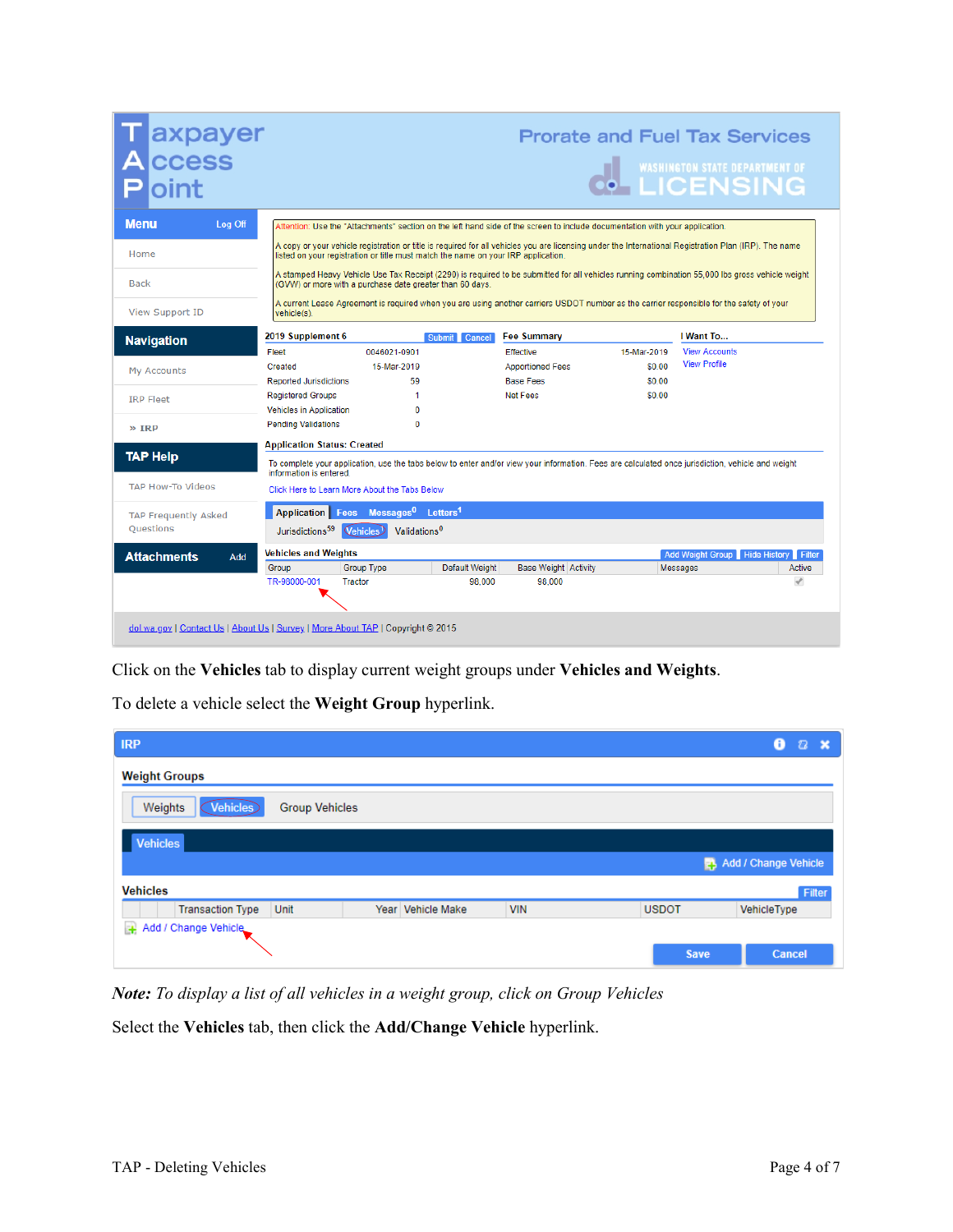| <b>IRP</b>                                                      |                                                                                                                                                 |                                     | 8<br>Ð                                  |
|-----------------------------------------------------------------|-------------------------------------------------------------------------------------------------------------------------------------------------|-------------------------------------|-----------------------------------------|
| <b>Weight Groups</b>                                            |                                                                                                                                                 |                                     |                                         |
| <b>Vehicles</b><br>Weights                                      | <b>Group Vehicles</b>                                                                                                                           |                                     |                                         |
| <b>Vehicles</b><br>Unit: 2                                      |                                                                                                                                                 |                                     |                                         |
| Unit: 2                                                         |                                                                                                                                                 | Remove Vehicle<br>r.                | Add / Change Vehicle<br>Copy row        |
| <b>Transaction Type</b>                                         | Delete Vehicle with Credit                                                                                                                      |                                     |                                         |
|                                                                 | In order to receive credit for a deleted vehicle, the cab cad must be signed and attached to your request. Not providing a signed cab card will |                                     |                                         |
| forfeit any credit available.<br><b>Transaction Information</b> |                                                                                                                                                 | <b>Vehicle Information</b>          |                                         |
| Unit                                                            | $\overline{2}$                                                                                                                                  | <b>Vehicle Make</b>                 | EAGI - Eagle International              |
| <b>VIN</b>                                                      | FR96667A94GR531AA                                                                                                                               | <b>Model Year</b>                   | 2016                                    |
| TPO Number / Base Plate                                         |                                                                                                                                                 | <b>Fuel Type</b>                    | <b>Diesel</b>                           |
| <b>Current Plate Number</b>                                     |                                                                                                                                                 | <b>Unladen Weight</b>               | 19,350                                  |
| Weight of Plate Turned In                                       | $\overline{0}$                                                                                                                                  | <b>Purchase Price</b>               | 45,000.00                               |
| <b>Registration Credit Months</b>                               | $\bf{0}$                                                                                                                                        | <b>Purchase Date</b>                | 02-Mar-2017                             |
| <b>WA Apportionment</b>                                         | 0.00000                                                                                                                                         | Number of Axles/Seats               | 3                                       |
|                                                                 |                                                                                                                                                 | MSO (Manufacturing State of Origin) | <b>No</b><br>Yes                        |
| Motor Carrier Responsible for Safety                            |                                                                                                                                                 |                                     |                                         |
| Is This Vehicle Running Under a Lease?                          | <b>No</b><br>Yes                                                                                                                                | Owner/Lessor (if applicable)        |                                         |
| <b>Carrier FEIN</b>                                             | 911121212                                                                                                                                       | <b>IFTA Jurisdiction</b>            | FL - Florida                            |
| <b>USDOT</b>                                                    | 5999944                                                                                                                                         | <b>IFTA Account Number</b>          |                                         |
| <b>Carrier Name</b>                                             | <b>IRP TESTING 2</b>                                                                                                                            | <b>IFTA Account Name</b>            |                                         |
|                                                                 |                                                                                                                                                 | No IFTA Account/Fuel Permit         |                                         |
| <b>Registrant Requests</b>                                      |                                                                                                                                                 |                                     |                                         |
| <b>Select Additional Options</b>                                |                                                                                                                                                 |                                     |                                         |
|                                                                 |                                                                                                                                                 | Remove Vehicle                      | Add / Change Vehicle<br><b>Copy row</b> |
|                                                                 |                                                                                                                                                 |                                     | <b>Cancel</b><br><b>Save</b>            |

In Transaction Information section, for **Transaction Type**, select **Delete Vehicle with Credit** from the drop down menu.

*Note: To receive credit, you are required to attach a copy of the original signed cab card, otherwise the vehicle will be deleted without credit.* 

For **Unit**, enter the unit number you want to delete and tab. All fields will autofill. Review populated information to confirm you are deleting the correct vehicle.

If you have additional vehicles to delete from the weight group you selected, click **Add/Change Vehicle**.

Click **Save** when you have completed deleting.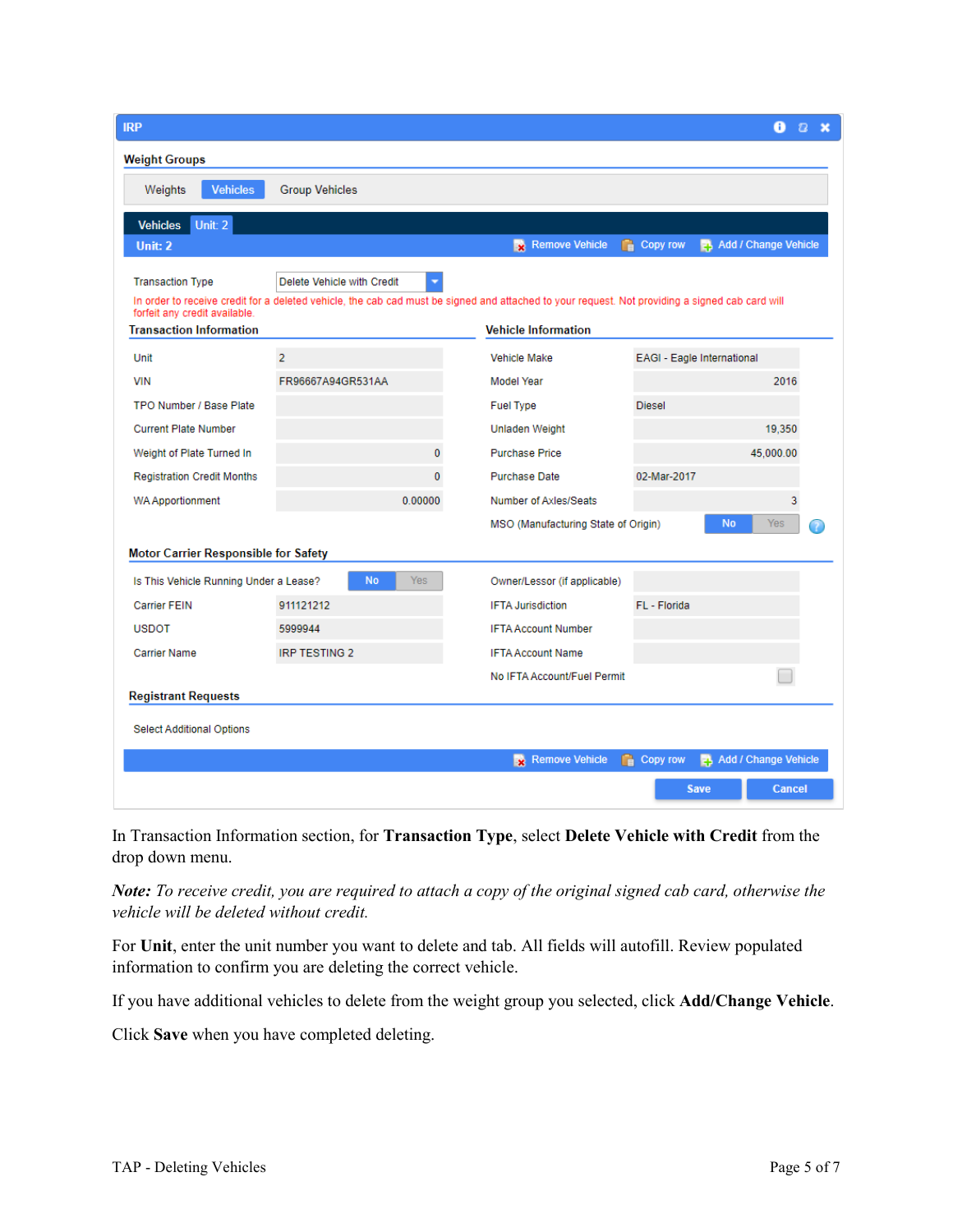| <b>Menu</b><br>Log Off<br>Attention: Use the "Attachments" section on the left hand side of the screen to include documentation with your application.<br>A copy or your vehicle registration or title is required for all vehicles you are licensing under the International Registration Plan (IRP). The name<br>Home<br>listed on your registration or title must match the name on your IRP application.<br>A stamped Heavy Vehicle Use Tax Receipt (2290) is required to be submitted for all vehicles running combination 55,000 lbs gross vehicle weight<br><b>Back</b><br>(GVW) or more with a purchase date greater than 60 days.<br>A current Lease Agreement is required when you are using another carriers USDOT number as the carrier responsible for the safety of your<br>View Support ID<br>vehicle(s).<br>2019 Supplement 6<br><b>Fee Summary</b><br>I Want To<br><b>Submit</b><br>Cancel<br><b>Navigation</b><br><b>View Accounts</b><br>0046021-0901<br>15-Mar-2019<br>Fleet<br><b>Effective</b><br><b>View Profile</b><br>\$0.00<br>15-Mar-2019<br><b>Apportioned Fees</b><br>Created<br>My Accounts<br><b>Base Fees</b><br>\$0.00<br><b>Reported Jurisdictions</b><br>59<br>Net Fees<br>\$0.00<br>1<br><b>Registered Groups</b><br><b>IRP Fleet</b><br><b>Vehicles in Application</b><br>1<br>$\overline{2}$<br><b>Pending Validations</b><br>$\gg$ TRP<br><b>Application Status: Created</b><br><b>TAP Help</b><br>To complete your application, use the tabs below to enter and/or view your information. Fees are calculated once jurisdiction, vehicle and weight<br>information is entered.<br><b>TAP How-To Videos</b><br>Click Here to Learn More About the Tabs Below<br>Application Fees Messages <sup>0</sup> Letters <sup>1</sup><br><b>TAP Frequently Asked</b><br>Questions<br>Jurisdictions <sup>59</sup> Vehicles <sup>1</sup><br>Validations <sup>2</sup> | <b>CCESS</b> | axpayer |  | IN WASHINGTON STATE DEPARTMENT OF |
|-------------------------------------------------------------------------------------------------------------------------------------------------------------------------------------------------------------------------------------------------------------------------------------------------------------------------------------------------------------------------------------------------------------------------------------------------------------------------------------------------------------------------------------------------------------------------------------------------------------------------------------------------------------------------------------------------------------------------------------------------------------------------------------------------------------------------------------------------------------------------------------------------------------------------------------------------------------------------------------------------------------------------------------------------------------------------------------------------------------------------------------------------------------------------------------------------------------------------------------------------------------------------------------------------------------------------------------------------------------------------------------------------------------------------------------------------------------------------------------------------------------------------------------------------------------------------------------------------------------------------------------------------------------------------------------------------------------------------------------------------------------------------------------------------------------------------------------------------------------------------------------------------|--------------|---------|--|-----------------------------------|
|                                                                                                                                                                                                                                                                                                                                                                                                                                                                                                                                                                                                                                                                                                                                                                                                                                                                                                                                                                                                                                                                                                                                                                                                                                                                                                                                                                                                                                                                                                                                                                                                                                                                                                                                                                                                                                                                                                 |              |         |  |                                   |
|                                                                                                                                                                                                                                                                                                                                                                                                                                                                                                                                                                                                                                                                                                                                                                                                                                                                                                                                                                                                                                                                                                                                                                                                                                                                                                                                                                                                                                                                                                                                                                                                                                                                                                                                                                                                                                                                                                 |              |         |  |                                   |
|                                                                                                                                                                                                                                                                                                                                                                                                                                                                                                                                                                                                                                                                                                                                                                                                                                                                                                                                                                                                                                                                                                                                                                                                                                                                                                                                                                                                                                                                                                                                                                                                                                                                                                                                                                                                                                                                                                 |              |         |  |                                   |
|                                                                                                                                                                                                                                                                                                                                                                                                                                                                                                                                                                                                                                                                                                                                                                                                                                                                                                                                                                                                                                                                                                                                                                                                                                                                                                                                                                                                                                                                                                                                                                                                                                                                                                                                                                                                                                                                                                 |              |         |  |                                   |
|                                                                                                                                                                                                                                                                                                                                                                                                                                                                                                                                                                                                                                                                                                                                                                                                                                                                                                                                                                                                                                                                                                                                                                                                                                                                                                                                                                                                                                                                                                                                                                                                                                                                                                                                                                                                                                                                                                 |              |         |  |                                   |
|                                                                                                                                                                                                                                                                                                                                                                                                                                                                                                                                                                                                                                                                                                                                                                                                                                                                                                                                                                                                                                                                                                                                                                                                                                                                                                                                                                                                                                                                                                                                                                                                                                                                                                                                                                                                                                                                                                 |              |         |  |                                   |
|                                                                                                                                                                                                                                                                                                                                                                                                                                                                                                                                                                                                                                                                                                                                                                                                                                                                                                                                                                                                                                                                                                                                                                                                                                                                                                                                                                                                                                                                                                                                                                                                                                                                                                                                                                                                                                                                                                 |              |         |  |                                   |
|                                                                                                                                                                                                                                                                                                                                                                                                                                                                                                                                                                                                                                                                                                                                                                                                                                                                                                                                                                                                                                                                                                                                                                                                                                                                                                                                                                                                                                                                                                                                                                                                                                                                                                                                                                                                                                                                                                 |              |         |  |                                   |
|                                                                                                                                                                                                                                                                                                                                                                                                                                                                                                                                                                                                                                                                                                                                                                                                                                                                                                                                                                                                                                                                                                                                                                                                                                                                                                                                                                                                                                                                                                                                                                                                                                                                                                                                                                                                                                                                                                 |              |         |  |                                   |
|                                                                                                                                                                                                                                                                                                                                                                                                                                                                                                                                                                                                                                                                                                                                                                                                                                                                                                                                                                                                                                                                                                                                                                                                                                                                                                                                                                                                                                                                                                                                                                                                                                                                                                                                                                                                                                                                                                 |              |         |  |                                   |
|                                                                                                                                                                                                                                                                                                                                                                                                                                                                                                                                                                                                                                                                                                                                                                                                                                                                                                                                                                                                                                                                                                                                                                                                                                                                                                                                                                                                                                                                                                                                                                                                                                                                                                                                                                                                                                                                                                 |              |         |  |                                   |
|                                                                                                                                                                                                                                                                                                                                                                                                                                                                                                                                                                                                                                                                                                                                                                                                                                                                                                                                                                                                                                                                                                                                                                                                                                                                                                                                                                                                                                                                                                                                                                                                                                                                                                                                                                                                                                                                                                 |              |         |  |                                   |
|                                                                                                                                                                                                                                                                                                                                                                                                                                                                                                                                                                                                                                                                                                                                                                                                                                                                                                                                                                                                                                                                                                                                                                                                                                                                                                                                                                                                                                                                                                                                                                                                                                                                                                                                                                                                                                                                                                 |              |         |  |                                   |
|                                                                                                                                                                                                                                                                                                                                                                                                                                                                                                                                                                                                                                                                                                                                                                                                                                                                                                                                                                                                                                                                                                                                                                                                                                                                                                                                                                                                                                                                                                                                                                                                                                                                                                                                                                                                                                                                                                 |              |         |  |                                   |
|                                                                                                                                                                                                                                                                                                                                                                                                                                                                                                                                                                                                                                                                                                                                                                                                                                                                                                                                                                                                                                                                                                                                                                                                                                                                                                                                                                                                                                                                                                                                                                                                                                                                                                                                                                                                                                                                                                 |              |         |  |                                   |
|                                                                                                                                                                                                                                                                                                                                                                                                                                                                                                                                                                                                                                                                                                                                                                                                                                                                                                                                                                                                                                                                                                                                                                                                                                                                                                                                                                                                                                                                                                                                                                                                                                                                                                                                                                                                                                                                                                 |              |         |  |                                   |
|                                                                                                                                                                                                                                                                                                                                                                                                                                                                                                                                                                                                                                                                                                                                                                                                                                                                                                                                                                                                                                                                                                                                                                                                                                                                                                                                                                                                                                                                                                                                                                                                                                                                                                                                                                                                                                                                                                 |              |         |  |                                   |
| <b>Validations Needing Attention</b><br><b>Attachments</b><br><b>Add</b>                                                                                                                                                                                                                                                                                                                                                                                                                                                                                                                                                                                                                                                                                                                                                                                                                                                                                                                                                                                                                                                                                                                                                                                                                                                                                                                                                                                                                                                                                                                                                                                                                                                                                                                                                                                                                        |              |         |  | Filter                            |
| <b>Type</b><br>Message                                                                                                                                                                                                                                                                                                                                                                                                                                                                                                                                                                                                                                                                                                                                                                                                                                                                                                                                                                                                                                                                                                                                                                                                                                                                                                                                                                                                                                                                                                                                                                                                                                                                                                                                                                                                                                                                          |              |         |  |                                   |
| <b>Invalid Vehicle USDOT</b><br>Some of your vehicles have invalid USDOT safety information.                                                                                                                                                                                                                                                                                                                                                                                                                                                                                                                                                                                                                                                                                                                                                                                                                                                                                                                                                                                                                                                                                                                                                                                                                                                                                                                                                                                                                                                                                                                                                                                                                                                                                                                                                                                                    |              |         |  |                                   |
| Vehicle Deleted with Credit<br>Vehicle(s) were deleted with credit. Please attach Original Cab Cards.                                                                                                                                                                                                                                                                                                                                                                                                                                                                                                                                                                                                                                                                                                                                                                                                                                                                                                                                                                                                                                                                                                                                                                                                                                                                                                                                                                                                                                                                                                                                                                                                                                                                                                                                                                                           |              |         |  |                                   |
| 2 Rows                                                                                                                                                                                                                                                                                                                                                                                                                                                                                                                                                                                                                                                                                                                                                                                                                                                                                                                                                                                                                                                                                                                                                                                                                                                                                                                                                                                                                                                                                                                                                                                                                                                                                                                                                                                                                                                                                          |              |         |  |                                   |

Click the **Validations** tab, to view a list of required documentation to attach.

• Click the **Add** hyperlink.

| Select a file to attach |                       |             |               |    |
|-------------------------|-----------------------|-------------|---------------|----|
| <b>Type</b>             | Signed Cab Card       |             | ▼             |    |
| <b>Description</b>      | Cab Card              |             |               |    |
| Choose File             | Original cab card.pdf |             |               | Re |
|                         |                       |             |               |    |
|                         |                       | <b>Save</b> | <b>Cancel</b> |    |
|                         |                       |             |               |    |

- Select "**Signed Cab Card**" for Type from the drop down menu.
- Enter the Description of the document, for example "**Cab Card**".
- Click **Choose File**, locate the document on your computer to **upload** and **open**.
- Click **Save**.

*Note: Each attachment must be added one at a time. Make sure to change the Type and Description as appropriate.*